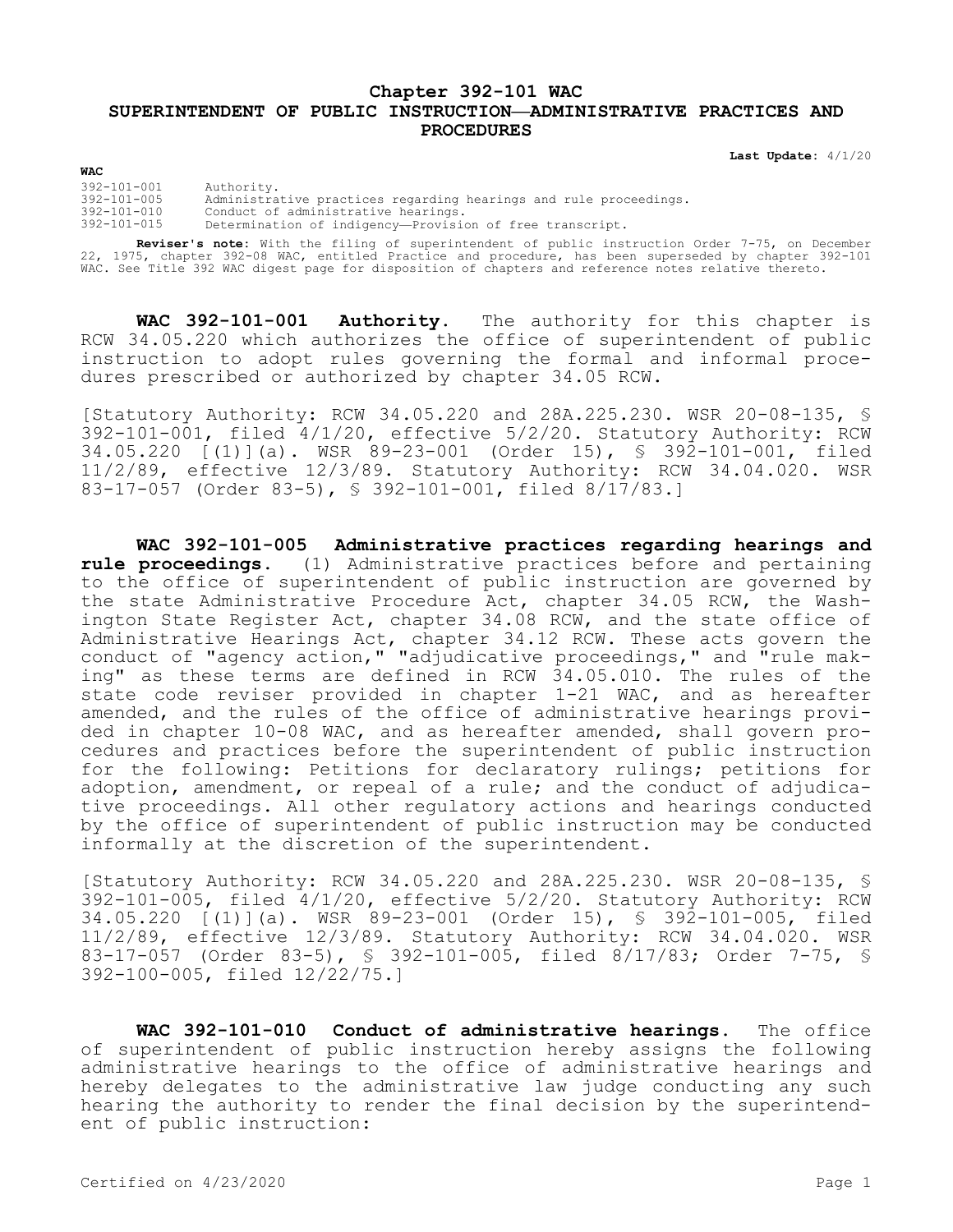(1) Nonresident transfer appeals pursuant to chapter 392-137 WAC.

(2) Special education hearings pursuant to chapter 392-172A WAC or as amended.

(3) Equal educational opportunity complaints pursuant to WAC  $392-190-079.$ <br>(4) P

Professional certification appeals pursuant to WAC 181-86-150.

(5) National school lunch program, special milk program for children, school breakfast program, summer food service program, and child and adult care food program appeals pursuant to 7 C.F.R. Parts 210, 215, 220, 225 and 226.

(6) Traffic safety education appeals pursuant to WAC 392-153-001 through 392-153-070.

(7) Bus driver authorization appeals pursuant to chapter 392-144 WAC.

(8) Audit resolution appeals of agency management decisions regarding resolution of state and federal audit findings pursuant to chapter 392-115 WAC.

(9) Appeals of enforcement actions withholding or recovering funds, in whole or in part, taken as a result of consolidated program reviews of federal programs conducted in accordance with 34 C.F.R. Sections 80.40 and 80.43.

[Statutory Authority: RCW 34.05.220 and 28A.225.230. WSR 20-08-135, § 392-101-010, filed 4/1/20, effective 5/2/20. Statutory Authority: RCW 34.05.220. WSR 15-15-107, § 392-101-010, filed 7/16/15, effective 8/16/15. Statutory Authority: RCW 28A.150.305. WSR 13-18-077, § 392-101-010, filed 9/3/13, effective 10/4/13. Statutory Authority: RCW<br>42.20.100 [46.20.100(2)]. WSR 08-22-035, § 392-101-010, filed 42.20.100 [46.20.100(2)]. WSR 08-22-035, 10/30/08, effective 11/30/08. Statutory Authority: RCW 46.20.100(2) and chapter 28A.220 RCW. WSR 91-18-007 (Order 91-17), § 392-101-010, filed 8/23/91, effective 9/23/91. Statutory Authority: RCW 34.04.020. WSR 89-17-067 (Order 89-07), § 392-101-010, filed 8/16/89, effective 9/16/89. Statutory Authority: RCW 28A.03.500. WSR 87-10-013 (Order 87-5), § 392-101-010, filed 4/28/87.]

**WAC 392-101-015 Determination of indigency—Provision of free transcript.** A determination of indigency shall be made for all persons wishing the provision of a free transcript of proceedings pursuant to the following standards:

(1) Any person receiving one or more of the following types of public assistance programs:

- (a) Temporary assistance for needy families;
- (b) Aged, blind, or disabled assistance benefits;
- (c) Medical care services under RCW 74.09.035;
- (d) Pregnant women assistance benefits;
- (e) Poverty-related veterans' benefits;

(f) Food stamps or food stamp benefits transferred electronically;

- (g) Refugee resettlement benefits;
- (h) Medicaid; or
- (i) Supplemental security income.

(2) Any person receiving an annual income, after taxes, of one hundred twenty-five percent or less of the current federally established poverty level.